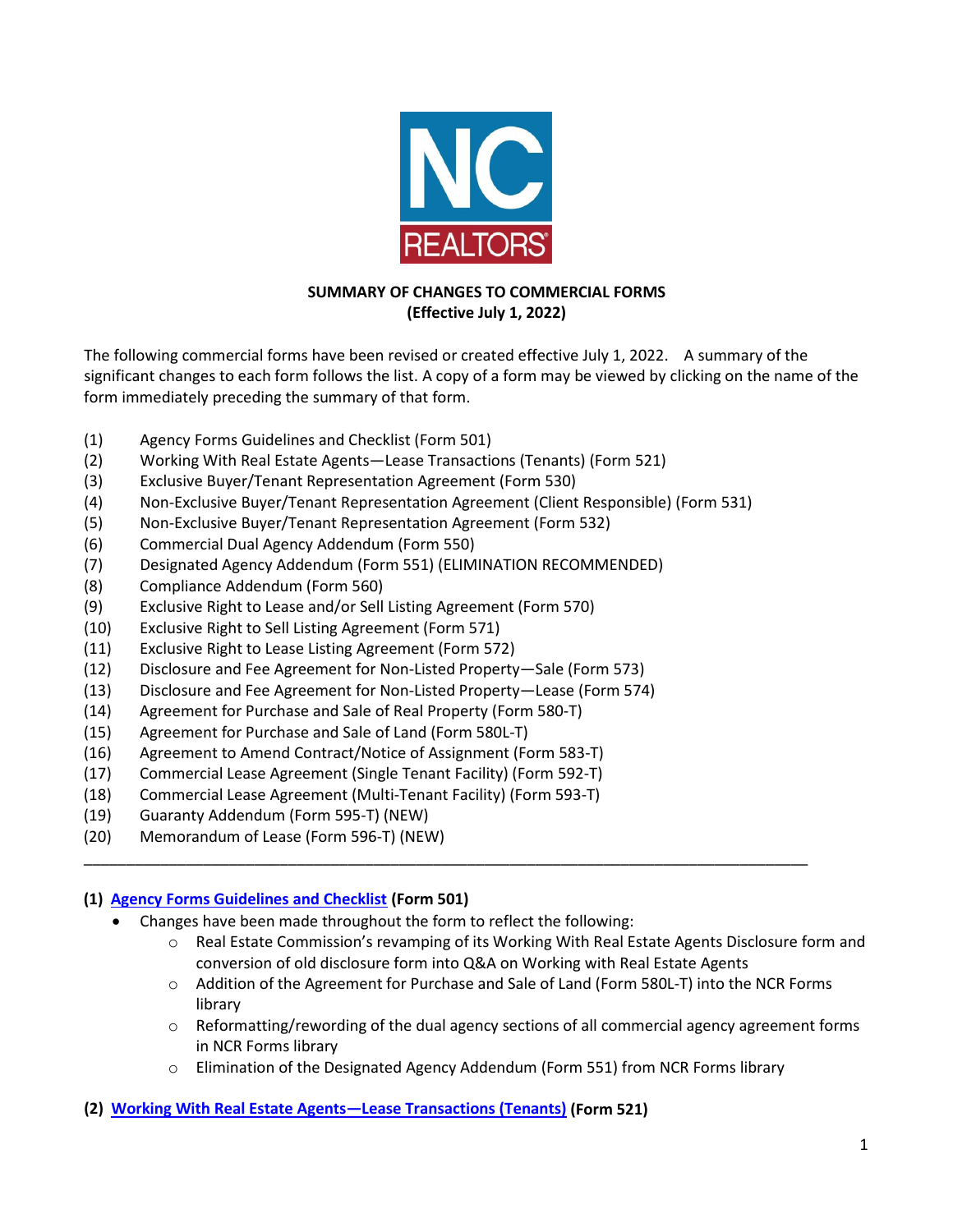• The second sentence in the "Unrepresented Tenant" box has been revised to reflect the reality that a prospective tenant will be typically be required to provide confidential information to the property manager/landlord as a part of the application process.

### **(3) [Exclusive Buyer/Tenant Representation Agreement](https://www.ncrealtors.org/wp-content/uploads/markedup0722-530.pdf) (Form 530)**

- Section 7—The number of days following termination of the agreement within which Firm must provide the client the names of prospective properties or parties disclosed/introduced to the client during the term of the agreement has been reduced from 30 days to 15 days, making this provision consistent with a comparable provision in the Exclusive Right to Lease Listing Agreement (Form 572).
- Section 9—This section on dual agency has been revised to track changes also being made to corresponding sections in NCR's residential agency forms. Although commercial and residential brokerage practices differ greatly in many areas, the RCA Forms Committee and NCR's Forms Committee agreed that it is important that the wording in the dual agency agreement sections of the commercial and residential agency agreements be the same.
	- $\circ$  Paragraph immediately above Section 9(d) Client's agreement to indemnify and hold harmless the Firm from claims, etc. arising from Firm's role as a dual agent has been replaced with client's agreement to waive any claims against Firm arising from Firm's role as a dual agent.
	- $\circ$  Section 9(d)—This new subparagraph has been added in order to give a brief explanation of designated dual agency.
	- $\circ$  Paragraph 9(e)—The authorization to act as a dual agent and to practice designated dual agency, if offered by the firm, has been reformatted and reworded from the existing agreement.
		- As in the current form, the buyer initials either the "Dual Agency" blank or the "Exclusive Representation" blank. However, the authorization to practice designated dual agency, if offered by the firm and if authorized by the buyer, now appears as a subset of dual agency since a buyer must first authorize dual agency in order for a firm to also practice designated dual agency. In the current form, the formatting sometimes causes confusion about whether the buyer needs to authorize both dual agency and designated dual agency. It is hoped that the reformatting of this section will clarify the need for the buyer to initial both "Dual Agency" and "Designated Dual Agency."
		- It is important to note that if the buyer initials the "Designated Dual Agency" choice, the buyer is both authorizing *and directing* the firm to practice designated dual agency. This is a change from the current form, and has been made largely at the request of the Real Estate Commission, which has received a number of complaints from consumers involving firms that chose to practice dual agency notwithstanding the fact that the broker's client had authorized designated dual agency. In the new ""Designated Dual Agency" choice, the firm may remain in dual agency only if designated agency would not be permitted for some reason or the client agrees in writing that the firm will remain in dual agency only.
		- It is also important to note that if a client authorizes dual agency, the new version of the form requires the client to indicate whether the same individual agent will be permitted to represent both the seller and the buyer in a transaction.

# **(4) [Non-Exclusive Buyer/Tenant Representation Agreement](https://www.ncrealtors.org/wp-content/uploads/markedup0722-531.pdf) (Form 531)**

- Section 4—See explanation of change to Section 7 of Form 530 above.
- Section 6—Change made to reflect new name of Real Estate Commission's Working with Real Estate Agents Disclosure
- Section 6**--** See explanation of changes to Section 9 of Form 530 above.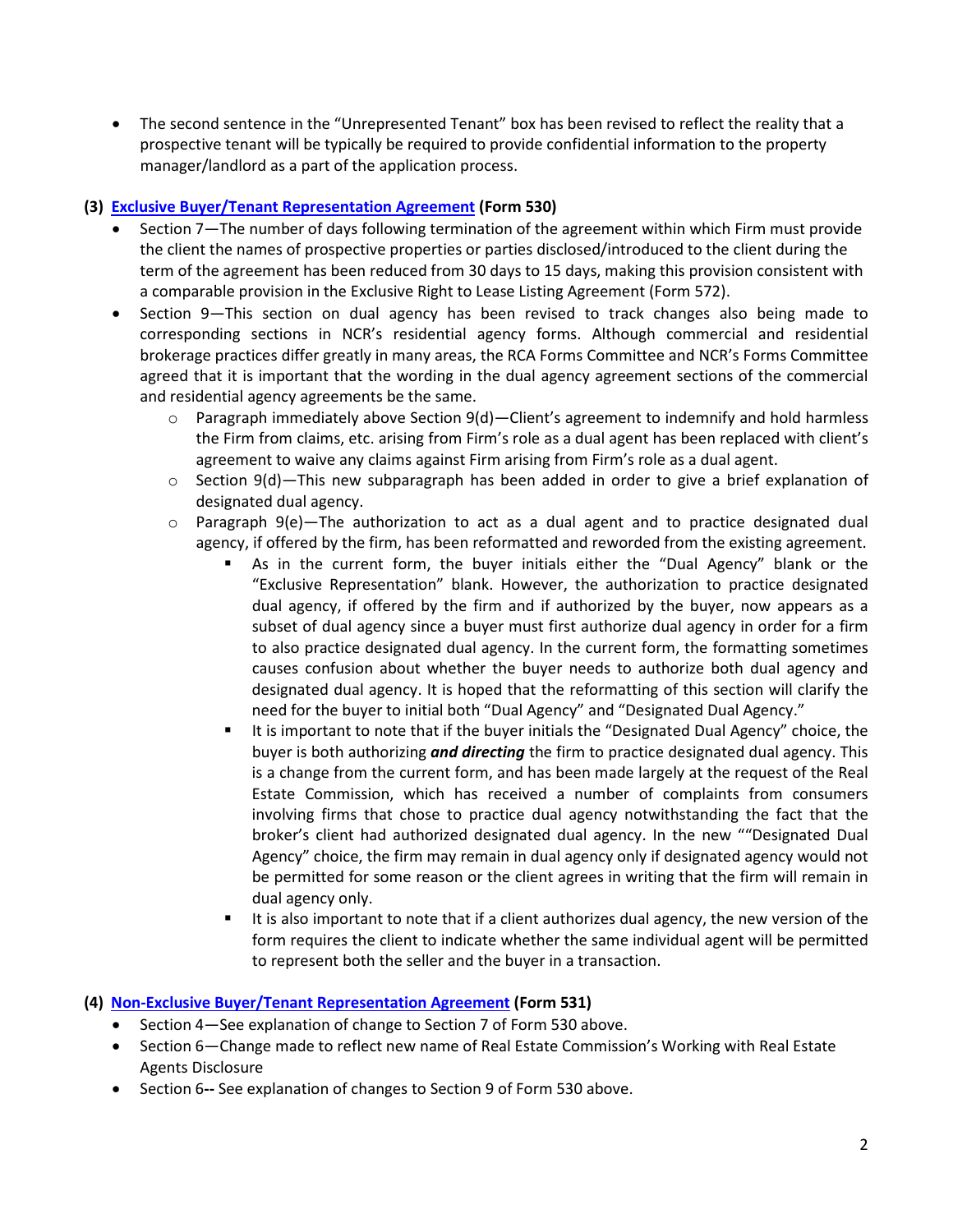- **(5) [Non-Exclusive Buyer/Tenant Representation Agreement](https://www.ncrealtors.org/wp-content/uploads/markedup0722-532.pdf) (Form 532)**
	- 2 changes made to reflect new name of Real Estate Commission's Working with Real Estate Agents Disclosure
	- Sections (a) through (e)-**-** See explanation of changes to Section 9 of Form 530 above.
- **(6) [Commercial Dual Agency Addendum](https://www.ncrealtors.org/wp-content/uploads/markedup0722-550.pdf) (Form 550)**
	- Sections 3 through 5-**-** See explanation of changes to Section 9 of Form 530 above.

### **(7) Designated Agency Addendum (Form 551) (ELIMINATION RECOMMENDED**)

• Since designated dual agency will be addressed in all commercial agency agreements, including the Commercial Dual Agency Addendum, there will no longer be a need for a separate addendum addressing designated dual agency

### **(8) [Compliance Addendum](https://www.ncrealtors.org/wp-content/uploads/markedup0722-560.pdf) (Form 560)**

• Changes made where necessary to reflect new name and format of Real Estate Commission's Working with Real Estate Agents Disclosure

#### **(9) [Exclusive Right to Lease and/or Sell Listing Agreement](https://www.ncrealtors.org/wp-content/uploads/markedup0722-570.pdf) (Form 570)**

- Section 2—Change made to reflect new name of Real Estate Commission's Working with Real Estate Agents Disclosure
- Section 15-- See explanation of changes to Section 9 of Form 530 above.

#### **(10) [Exclusive Right to Sell Listing Agreement](https://www.ncrealtors.org/wp-content/uploads/markedup0722-571.pdf) (Form 571)**

- Section 2—Change made to reflect new name of Real Estate Commission's Working with Real Estate Agents Disclosure
- Section 16-- See explanation of changes to Section 9 of Form 530 above.

#### **(11) [Exclusive Right to Lease](https://www.ncrealtors.org/wp-content/uploads/markedup0722-572.pdf) Listing Agreement (Form 572)**

- Section 2—Change made to reflect new name of Real Estate Commission's Working with Real Estate Agents Disclosure
- Section 9-- Change made to reflect new name of Real Estate Commission's Working with Real Estate Agents Disclosure
- Section 15-- See explanation of changes to Section 9 of Form 530 above.

#### **(12) [Disclosure and Fee Agreement for Non-Listed Property—Sale](https://www.ncrealtors.org/wp-content/uploads/markedup0722-573.pdf) (Form 573)**

- Recital "B"-- Change made to reflect new name of Real Estate Commission's Working with Real Estate Agents Disclosure
- **(13) Disclosure and [Fee Agreement for Non-Listed Property—Lease](https://www.ncrealtors.org/wp-content/uploads/markedup0722-574.pdf) (Form 574)**
	- Recital "B" and Section 3—Changes made to reflect new name of Real Estate Commission's Working with Real Estate Agents Disclosure

# **(14) [Agreement for Purchase and Sale of Real Property](https://www.ncrealtors.org/wp-content/uploads/markedup0722-580-T.pdf) (Form 580-T)**

• Sections 3 and 7(a)-- In the current version of this form, an "Exhibit B" is a catch-all exhibit (referenced in Section 1(b)(ii), Section 1(i), Section 3, Section 7(a), Section 11, and Section 18). The RCA Forms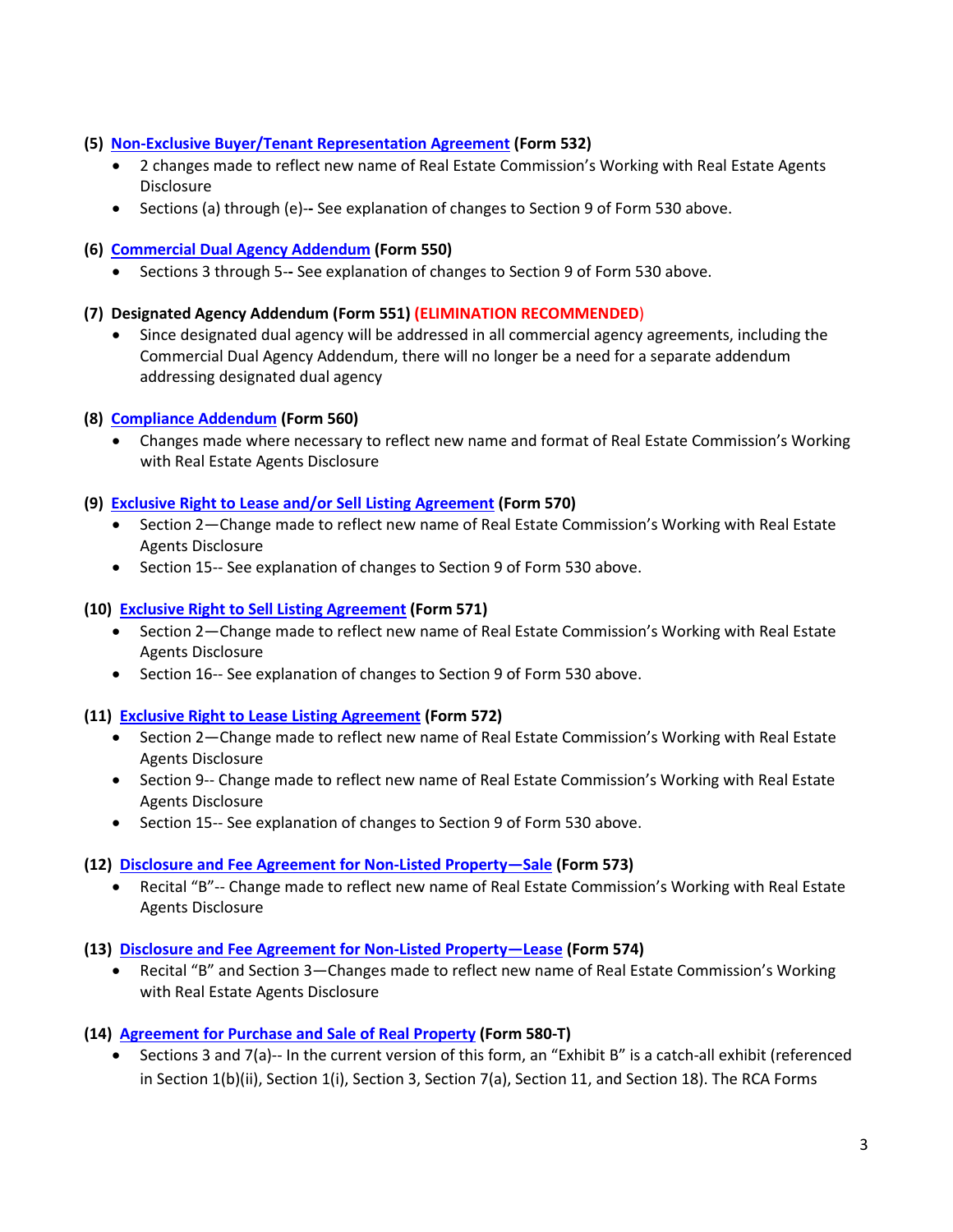Committee felt that it would be helpful to be able to identify leases on a separate exhibit used only for that purpose. Thus, a new reference to an "Exhibit C" has been added in Sections 3 and 7(a).

### **(15) [Agreement for Purchase and Sale of Land](https://www.ncrealtors.org/wp-content/uploads/markedup0722-580L-T.pdf) (Form 580L-T)**

• See explanation of changes to Sections 3 and 7(a) of Form 580-T above.

### **(16) [Agreement to Amend Contract/Notice of Assignment](https://www.ncrealtors.org/wp-content/uploads/markedup0722-583-T.pdf) (Form 583-T)**

- A new option has been added to permit an amendment of the Purchase Price in Section 1(b) of Forms 580-T or 580L-T
- In addition, the order of the options to amend the Closing Date in Section 1(c) and to amend the Examination Period in Section 1(e) have been flipped to make their order consistent with the order of Forms 580-T and 580L-T.

### **(17) [Commercial Lease Agreement \(Single Tenant Facility\)](https://www.ncrealtors.org/wp-content/uploads/markedup0722-592-T.pdf) (Form 592-T)**

- Checkbox above Section 1—reference is made to new Guaranty Agreement (Form 595-T). See explanation below.
- Section 9—Minor changes made to aid users in understanding how to complete sections on the manner in which the tenant will reimburse landlord for taxes and insurance, if applicable.
- Section 30(f)—existing wording provides that the parties will execute a memorandum of lease in recordable form upon request by either the Landlord or the Tenant. A new sentence has been added to specifically reference the New Memorandum of Lease (Form 596-T) that may be used for this purpose (see discussion below).

### **(18) [Commercial Lease Agreement \(Single Tenant Facility\)](https://www.ncrealtors.org/wp-content/uploads/markedup0722-593-T.pdf) (Form 593-T)**

- Checkbox above Section 1— See explanation of changes to corresponding section of Form 592-T above.
- Section 9—
	- $\circ$  Minor changes made to aid users in understanding how to complete sections on the manner in which the tenant will reimburse landlord for taxes and insurance, if applicable.
	- o "Tenant's Proportionate Share" section simplified to address some confusion about whether tenant's payment of the amount inserted in the second checkbox in the existing version relieves the tenant from reimbursing the landlord for the tenant's actual share of the expenses identified in Section 9.
- Section 30(f)—existing wording provides that the parties will execute a memorandum of lease in recordable form upon request by either the Landlord or the Tenant. A new sentence has been added to specifically reference the New Memorandum of Lease (Form 596-T) that may be used for this purpose (see discussion below).

# **(19) [Guaranty Addendum](https://www.ncrealtors.org/wp-content/uploads/markedup0722-595-T.pdf) (Form 595-T) (NEW)**

• New addendum created for use with Forms 592-T, 593-T, or an attorney-drafted lease when landlord's decision to rent to a tenant is a conditioned on a third party guaranteeing the tenant's obligation to make any payments under the lease. It is a guaranty of performance rather than a guaranty of collection, which means that the landlord does not have to first exhaust the landlord's legal remedies against the tenant before seeking to recover any payments owed by the tenant from the guarantor. The form is patterned closely after the Guaranty Addendum (Form 445-T) introduced in 2020 for use with the Residential Rental Contract form.

#### **(20) [Memorandum of Lease](https://www.ncrealtors.org/wp-content/uploads/markedup0722-596-T.pdf) (Form 596-T) (NEW)**